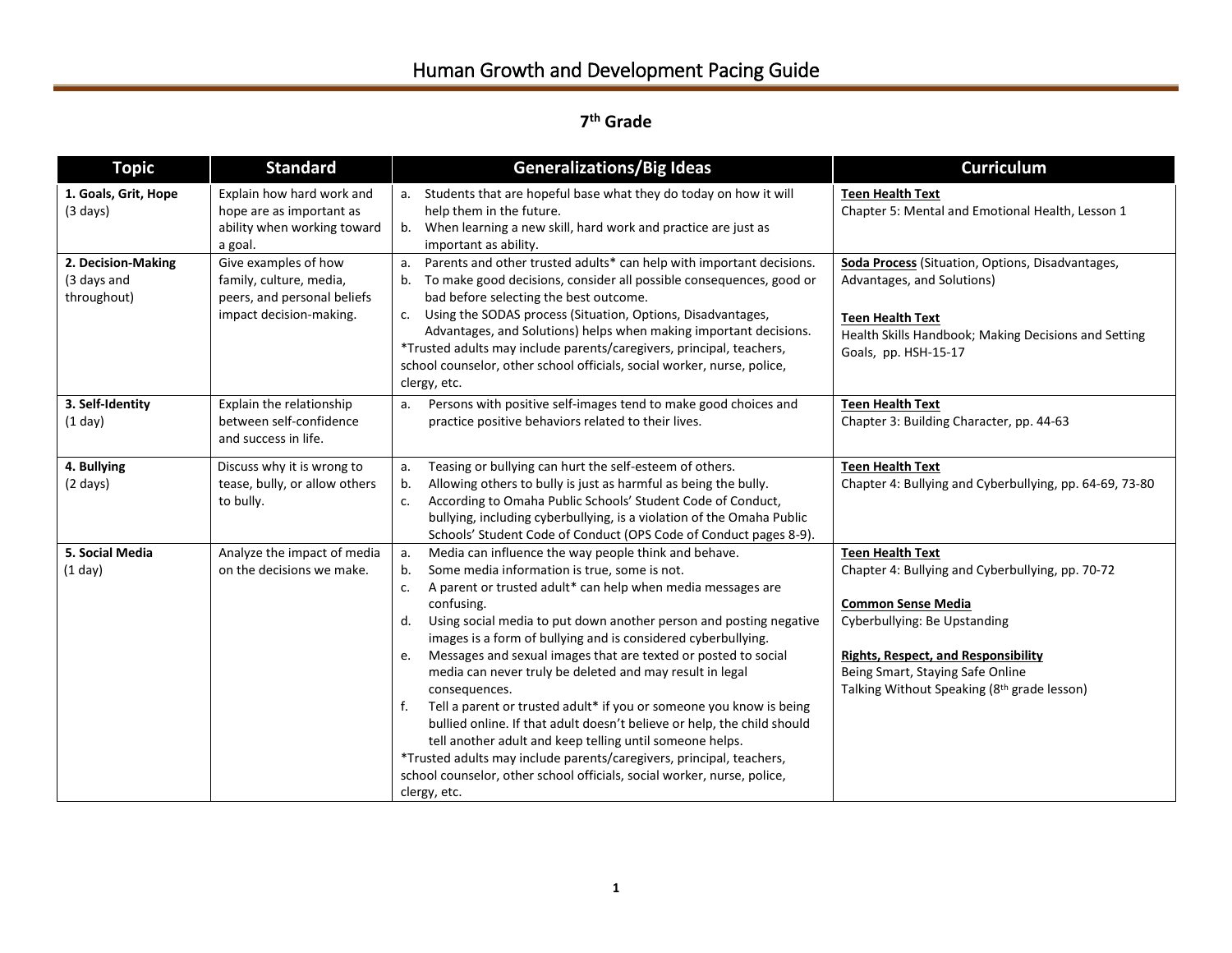## **7 th Grade**

| <b>Topic</b>                                                                                      | <b>Standard</b>                                                                                                          | <b>Generalizations/Big Ideas</b>                                                                                                                                                                                                                                                                                                                                                                                                                                                                                                                                                                                                                                                                                                                                                                                                                                                                                                                                                                                                                                                                                                                                                                                                                                                                                                                                                                                                                                                                                                                                                                                                                            | <b>Curriculum</b>                                                                                                                                                                                                                                                                                           |
|---------------------------------------------------------------------------------------------------|--------------------------------------------------------------------------------------------------------------------------|-------------------------------------------------------------------------------------------------------------------------------------------------------------------------------------------------------------------------------------------------------------------------------------------------------------------------------------------------------------------------------------------------------------------------------------------------------------------------------------------------------------------------------------------------------------------------------------------------------------------------------------------------------------------------------------------------------------------------------------------------------------------------------------------------------------------------------------------------------------------------------------------------------------------------------------------------------------------------------------------------------------------------------------------------------------------------------------------------------------------------------------------------------------------------------------------------------------------------------------------------------------------------------------------------------------------------------------------------------------------------------------------------------------------------------------------------------------------------------------------------------------------------------------------------------------------------------------------------------------------------------------------------------------|-------------------------------------------------------------------------------------------------------------------------------------------------------------------------------------------------------------------------------------------------------------------------------------------------------------|
| 6. Sexual<br><b>Orientation</b><br>and Gender<br>Identity<br>(1 day)                              | Describe ways<br>to show<br>courtesy and<br>respect for<br>others when<br>their views are<br>different from<br>your own. | a. All individuals are worthy and should be treated with dignity and respect.<br>People's beliefs about sexual orientation and gender identity may be influenced by<br>$b_{1}$<br>personal feelings, family, religion, and culture.<br>c. Some people are afraid to share that they are lesbian, gay, bisexual or transgender because<br>they fear they will be mistreated.<br>d. Teens who have questions about their sexual orientation or gender identity should consult<br>parents and trusted adults.*<br>e. There are organizations that offer support services, hotlines, and resources for young<br>people and families who want to talk about sexual orientation or gender identity.<br>If an individual is being intimidated, harassed, or harmed because of real or perceived<br>f.<br>sexual orientation or gender identity, it is important to tell a parent, trusted adult* or law<br>enforcement. If that adult doesn't believe or help, the child should tell another adult and<br>keep telling until someone helps.<br>Harassment includes any physical, verbal, graphic, electronic or written material, related to<br>g.<br>a person's disability, gender, race, color, national origin, gender identity, sexual<br>orientation, age, religion, or marital status which has the purpose of creating an<br>intimidating, hostile or offensive school environment is a violation of the Omaha Public<br>Schools' Student Code of Conduct (OPS Code of Conduct, pages 8-9).<br>*Trusted adults may include parents/caregivers, principal, teachers, school counselor, other<br>school officials, social worker, nurse, police, clergy, etc. | <b>Teen Health Text</b><br>Chapter 24: Sexual Feelings and Relationships;<br>Lesson 2.<br>Diversity in Relationships, pp. 559-563<br><b>Common Sense Media</b><br>Gender Stereotypes Online<br><b>Rights, Respect, and Responsibility</b><br>Blue is for Boys, Pink is for Girls Or Are They?               |
| 7. Healthy<br>Relationships<br>Family,<br>Friends/Peers<br>$(5 \text{ days})$<br>8. Communication | Explain the<br>importance of<br>healthy<br>relationships<br>with family and<br>friends.<br>Demonstrate                   | There are many types of families.<br>a.<br>b. Families serve many functions such as love and affection, education, economic support,<br>protection, socialization, guidance, etc.<br>Love, cooperation, and mutual respect are necessary for healthy families.<br>C <sub>1</sub><br>Conflicts sometime occur between parents and children, especially during adolescence.<br>d.<br>When choosing friends consider qualities important for a healthy friendship.<br>e.<br>f.<br>Friends can influence each other both positively and negatively.<br>Healthy communication skills are important with family and friends.<br>a.                                                                                                                                                                                                                                                                                                                                                                                                                                                                                                                                                                                                                                                                                                                                                                                                                                                                                                                                                                                                                                | <b>Teen Health Text</b><br>Chapter 1: Building Healthy Relationships, pp.<br>$9 - 22$<br>Chapter 2: Dating Relationships +Abstinence,<br>pp. 24-40<br>Chapter 7: Conflict Resolution, pp. 128-149<br>Chapter 22: The Teen Years; Lesson 3. Your<br>Relationships,<br>pp. 528-537<br><b>Teen Health Text</b> |
| <b>Skills</b><br>$(4 \text{ days})$                                                               | healthy<br>communication<br>skills.                                                                                      | Communication should be honest and open.<br>b.<br>Healthy communication skills help us work through conflicts.<br>c.<br>Using refusal skills can help when confronted with risky behaviors.<br>d.<br>When using refusal skills: repeat one's position, offer a compromise or walk away from the<br>e.<br>situation or risky behavior.                                                                                                                                                                                                                                                                                                                                                                                                                                                                                                                                                                                                                                                                                                                                                                                                                                                                                                                                                                                                                                                                                                                                                                                                                                                                                                                       | Chapter 1: Building Healthy Relationships;<br>Practicing<br>Communication Skills, pp. 4-8                                                                                                                                                                                                                   |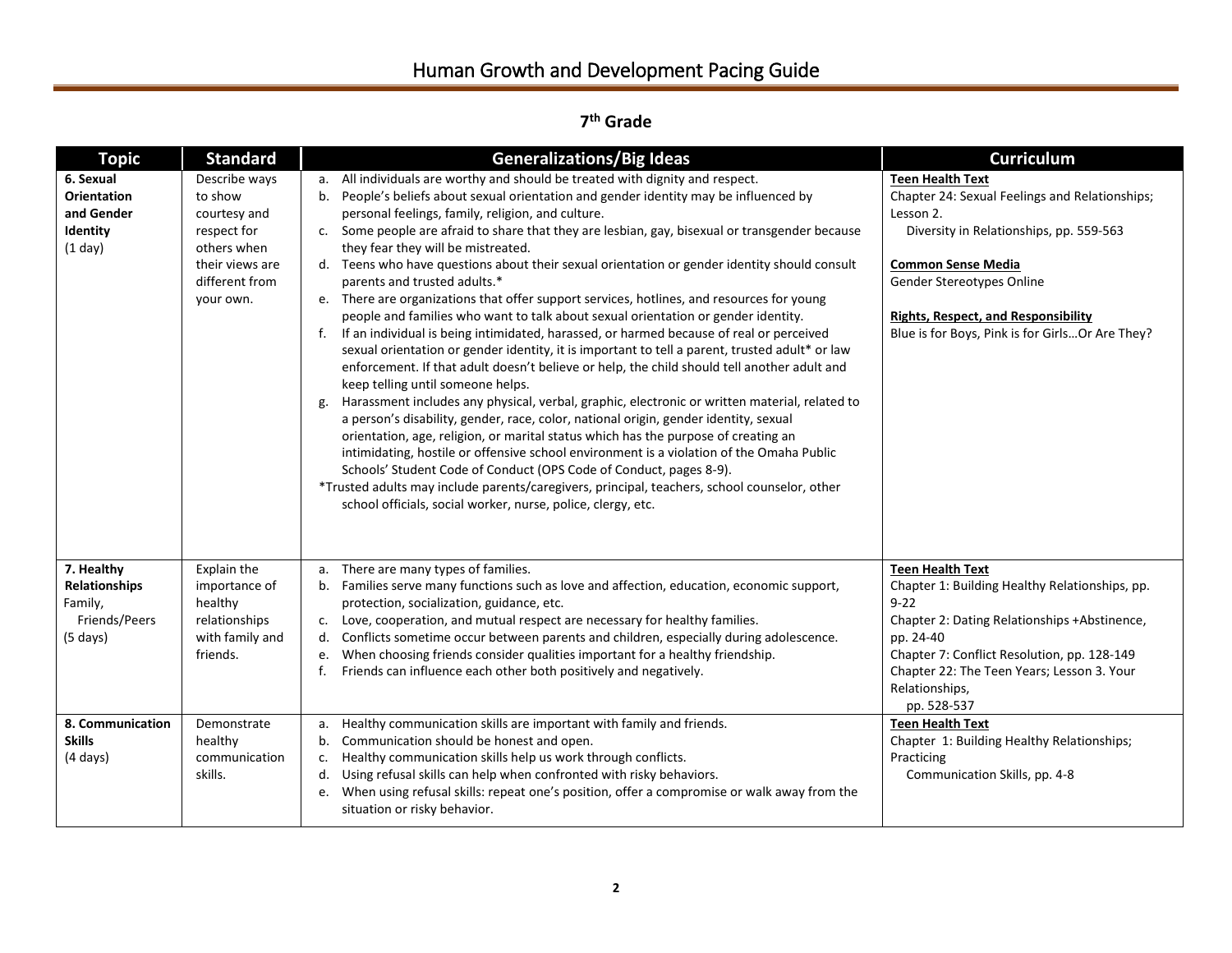| <b>Topic</b>                                                                                                                 | <b>Standard</b>                                                                                | <b>Generalizations/Big Ideas</b>                                                                                                                                                                                                                                                                                                                                                                                                                                                                                                                                                                                                                                                                                                                                                                                                                                                                                                                                                                                                                                                                                                                                                                                                                                                            | <b>Curriculum</b>                                                                                                                                                                                                                                                                                                                                                                                                                                                                 |
|------------------------------------------------------------------------------------------------------------------------------|------------------------------------------------------------------------------------------------|---------------------------------------------------------------------------------------------------------------------------------------------------------------------------------------------------------------------------------------------------------------------------------------------------------------------------------------------------------------------------------------------------------------------------------------------------------------------------------------------------------------------------------------------------------------------------------------------------------------------------------------------------------------------------------------------------------------------------------------------------------------------------------------------------------------------------------------------------------------------------------------------------------------------------------------------------------------------------------------------------------------------------------------------------------------------------------------------------------------------------------------------------------------------------------------------------------------------------------------------------------------------------------------------|-----------------------------------------------------------------------------------------------------------------------------------------------------------------------------------------------------------------------------------------------------------------------------------------------------------------------------------------------------------------------------------------------------------------------------------------------------------------------------------|
| 9. Alcohol and<br><b>Tobacco</b><br>$(10 \text{ days})$                                                                      | Describe the<br>harmful effects<br>of alcohol and<br>tobacco use.                              | Possession of or being under the influence of drugs, alcoholic beverages, controlled<br>a.<br>or imitation controlled substances or other mood-altering chemicals is a violation of<br>the Omaha Public Schools' Student Code of Conduct (OPS Code of Conduct, pages 8-<br>9).<br>The earlier teens begin to drink or use drugs, the greater the risk of becoming<br>b.<br>addicted.<br>Teens that drink are more likely to be engaged in risky behaviors such as physical<br>c.<br>fights, vehicle accidents, confrontations with the law, and early sexual activity.<br>Alcohol abuse can lead to the use of other drugs.<br>d.<br>Alcohol slows down the brain and nervous system; with long term use, alcohol<br>e.<br>abuse could lead to destroyed brain cells, ulcers, cirrhosis of the liver and other<br>health problems.<br>Tobacco or chemical nicotine use or distribution while in the school building or<br>f.<br>grounds is a violation of the Omaha Public Schools' Student Code of Conduct (OPS<br>Student Code of Conduct, pages 6-7).<br>Nicotine is an addictive substance found in tobacco that is difficult to stop using.<br>g.<br>Tobacco use and second hand smoke can lead to serious health problems such as<br>h.<br>emphysema, lung cancer and heart problems. | <b>Teen Health Text</b><br>Chapter 14: Tobacco, pp. 322-344<br>Chapter 15: Alcohol, pp. 346-369                                                                                                                                                                                                                                                                                                                                                                                   |
| 10. Puberty<br>$(3 \text{ days})$                                                                                            | Describe the<br>physical, social,<br>and emotional<br>changes that<br>occur during<br>puberty. | Puberty is a time that physical, social and emotional changes occur as children<br>а.<br>become teenagers.<br>Everyone's body changes at its own rate.<br>b.<br>Young teens sometime feel uncomfortable, clumsy, and/or self-conscious because<br>c.<br>of rapid body changes.                                                                                                                                                                                                                                                                                                                                                                                                                                                                                                                                                                                                                                                                                                                                                                                                                                                                                                                                                                                                              | <b>Teen Health Text</b><br>Chapter 11: Life Cycle; Lesson 1. Changes During<br>Puberty, pp. 228-231<br><b>Health Smart/Abstinence, Puberty and Personal Health</b><br>Lesson 5: Puberty, pp. 59                                                                                                                                                                                                                                                                                   |
| 11. Male and<br>Female<br>Reproductive<br><b>Systems and</b><br><b>Fertilization</b><br><b>Process</b><br>$(6 \text{ days})$ | Describe the<br>human<br>reproduction<br>process.                                              | During puberty, girls begin to ovulate and menstruate, and boys begin to produce<br>a.<br>sperm and ejaculate. Once this occurs, girls are physically capable of becoming<br>pregnant and boys of getting females pregnant.<br>Young teens are not physically or emotionally ready for sexual intercourse or the<br>b.<br>potential consequences associated with it.<br>The union of sperm and an egg is called conception.<br>d.                                                                                                                                                                                                                                                                                                                                                                                                                                                                                                                                                                                                                                                                                                                                                                                                                                                           | <b>Teen Health Text</b><br>Chapter 11: Life Cycle; Lesson 2. The Male<br>Reproductive System, pp. 232-235<br>Chapter 11: Life Cycle; Lesson 3. The Female<br>Reproductive System, pp. 236-239<br>Health Smart/Abstinence, Puberty and Personal Health<br>Lesson 6: The Female Reproductive System, pp. 67-77<br>Lesson 7: The Male Reproductive System, pp. 79-87<br>Lesson 8: The Menstrual Cycle and Pregnancy, pp. 89-97<br>Lesson 9: Taking Care of Sexual Health, pp. 99-104 |

**7 th Grade**